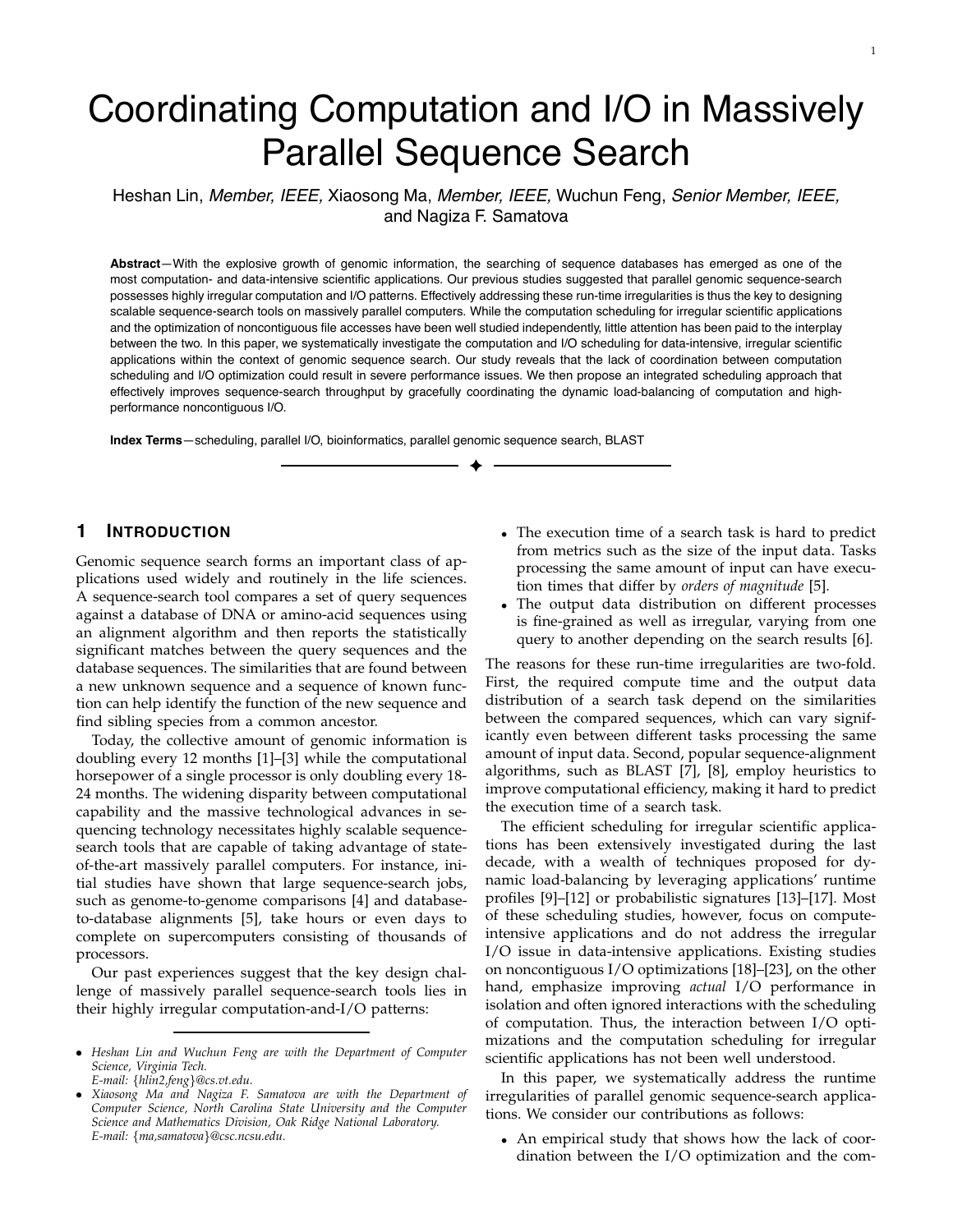putation scheduling can result in severe performance degradation for genomic sequence search, a representative example of data-intensive applications with irregular compute kernels.

- An integrated scheduling approach that gracefully coordinates fine-grained, dynamic load-balancing and asynchronous output processing to maximize throughput and prevent the aforementioned performance degradation for large-scale sequence search.
- An asynchronous, two-phase I/O technique that optimizes concurrent noncontiguous I/O access without paying synchronization overhead imposed by traditional collective I/O techniques.
- A performance evaluation of our integrated scheduling approach and asynchronous two-phase I/O, running atop mpiBLAST [24], an open-source, parallel sequence-search tool. Hereafter, we refer to the above collectively as *mpiBLAST-PIO*, short for mpiBLAST with parallel  $I/O<sup>1</sup>$ .

### **2 BACKGROUND AND OTHER RELATED WORK**

#### **2.1 Genomic Sequence-Search Algorithms**

Genomic sequence-search tools employ different alignment algorithms to compare a query sequence against a database of sequences. Examples of such alignment algorithms include Smith-Waterman [25], Needleman-Wunsch [26], FASTA [27] and BLAST [7]. Of these, the BLAST family of algorithms is most widely used in biological and biomedical research. BLAST compares a query sequence against a database of sequences with a two-phase, heuristic-based alignment algorithm. The database sequences that are most similar (measured by a statistic called *E-value*) to the query sequence will be reported along with the matching results.

#### **2.2 Genomic Sequence-Search Parallelization**

Because searching a sequence database is computationand data-intensive, many parallel approaches have been investigated to cope with the rapid growth of sequence databases. Hardware-based solutions [28]–[30] parallelize the computation of individual alignments. These solutions are highly efficient but require custom hardware such as field-programmable gate arrays (FPGAs). The optimization techniques presented in this paper focus on software-based parallel solutions. These techniques, however, can be generalized to efficiently glue many hardware processing units together to deliver even higher search throughput.

Early parallel sequence-search software adopted the *query segmentation* approach [31]–[33], where a sequencesearch job is parallelized by having individual compute nodes concurrently search disjoint subsets of queries against the whole sequence database. This *embarrassingly parallel* approach scales well when the database can fit in the memory of a compute node. However, query segmentation suffers expensive paging overhead when the database is much larger than the memory of a compute node. This issue motivated *database segmentation* [24], [34]–[36], where the sequence database is partitioned and distributed across compute nodes. By fitting large databases into the aggregate memory of multiple nodes, database segmentation eliminates the paging issue and allows timely sequence analysis to keep up with the fast growing database sizes. However, this approach introduces computational dependencies between individual nodes because the distributed results generated at different nodes need to be merged to produce the final output. The parallel overhead caused by merging results increases as the system size grows, consequently limiting the program's scalability for largescale deployments.

In summary, neither query segmentation nor database segmentation alone is sufficient to offer scalable sequencesearch solutions on massively parallel computers. Consequently, recent efforts adopted a combination of both segmentation approaches. Rangwala *et al.* developed a parallel BLAST that extended and optimized pioBLAST [36], a research prototype developed in one of our previous studies, on Blue Gene/L [38]. Oehmen *et al.* presented ScalaBLAST [39], a highly efficient parallel BLAST built on top of the Global Array [40] toolkit. These tools organize processors into equal-sized groups and assign a subset of input queries to each group. Within a processor group, each processor searches the assigned queries on a distinct portion of the database. Both tools employ static load balancing and *implicitly assume that the execution time of a BLAST search task is predictable from the total sizes and/or the numbers of the input queries.* For instance, in ScalaBLAST, the input queries are split among processor groups such that the query batch assigned to each group contains presumably the same amount of "work units." The work units of a query batch are calculated based on a "*trial-and-error*" model that takes into account both the total number of characters and the number of queries.

However, our recent study discovered that for certain types of BLAST search, there is *no clear correlation* between the amount of input data and the execution time of a sequence-search task [5]. In addition, tasks processing the same amount of input can have execution times *differing by orders of magnitude*. The weak correlation between the sequence size and its search time can be attributed to that 1) the amounts of alignment computing depends more on the similarities between the sequences than on the sequence sizes; 2) the BLAST algorithm is heuristic-based, and thus, its execution time is not necessary proportional to the sequence sizes. As a consequence, the statically partitioned and load balanced approaches of [38] and [39] will result in significant performance degradation due to their implicit assumption of a predictable correlation between the amount of input data and the execution time of a sequence-search task. Observing the limitations of existing static-load balancing approaches, with mpiBLAST-PIO, we adopt a dynamic load-balancing approach and focus on effectively reducing the query scheduling overhead. Our previous study showed that our dynamic load balancing approach can deliver 30% performance improvements over the aforementioned static load balancing approaches when searching skewed DNA sequences [37].

<sup>1.</sup> The mpiBLAST-PIO package is available for download at www.mpiblast.org.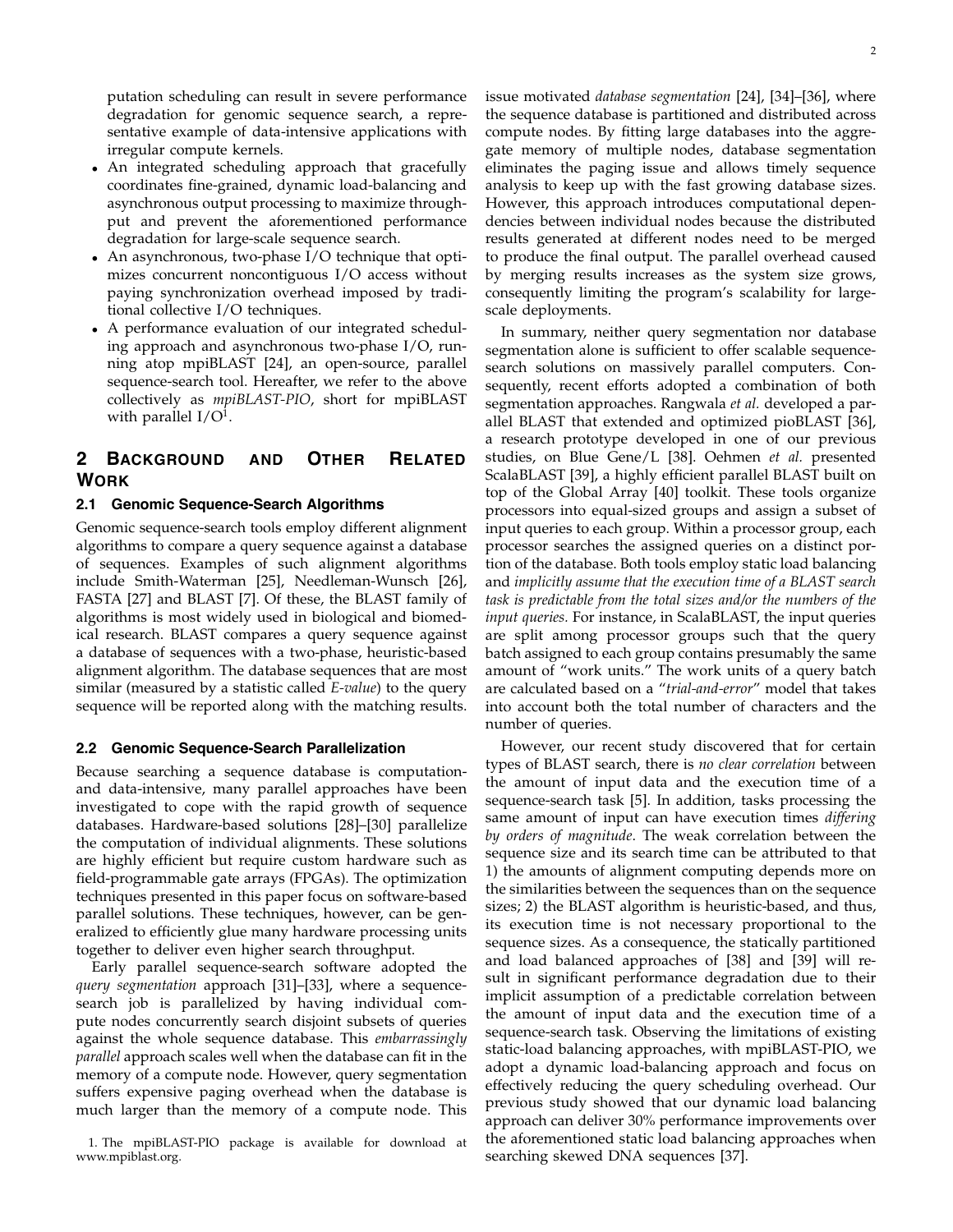Finally, this paper extends from the preliminary studies conducted in our three previous conference publications [36], [37], [41]. The distributed result processing (Section 3.3) was first introduced in our IPDPS'05 paper [36]. A preliminary design of the hierarchical architecture (Section 3.1) was presented in our ACM CF'07 paper [41]. Part of the dynamic load balancing optimizations (Section 3.2) and I/O optimizations (Section 3.4) was discussed in our SC'08 paper [37].

#### **2.3 mpiBLAST**

mpiBLAST [24] is an open-source, sequence-search tool that parallelizes the NCBI BLAST toolkit [7]. The original design of mpiBLAST follows a database segmentation approach and a master-worker style. The master uses a greedy algorithm to assign pre-partitioned database fragments to workers. Each worker then concurrently performs a BLAST search on its assigned database fragment. The results from different workers are merged and written to the file system on the master. mpiBLAST achieves good speedups when the number of processes is small or moderate. However, as we shall see in Section 3.3, the scalability of mpiBLAST, and any approaches that employ database segmentation for that matter, can be greatly hampered by its centralized output processing design.

#### **2.4 MapReduce**

MapReduce is a programming model designed to simplify parallel data processing on commodity clusters [42]. While MapReduce has proven to be effective for many web data processing applications, it is less suitable for large-scale sequence search for several reasons. First, MapReduce only handles one-dimensional input and hence is not suitable for implementing both query segmentation and database segmentation approaches. Moretti et al. has reported a similar observation that MapReduce is not sufficient to express all-to-all style computation [43]. The existing MapReduce BLAST implementation, i.e., CloudBLAST [44], only implements query segmentation and stores the entire database on each node. As we discussed in Section 2.2, such a design is not scalable to large databases. Second, cluster MapReduce implementations are coupled with distributed file systems such as the Google File System [45] that require local storage on each compute node. However, many supercomputers today adopt a disk-less design on compute nodes. Third, MapReduce imposes a restricted data format, i.e., data is stored in key-value pairs. The output of sequencesearch tools such as BLAST is not completely structured. For instance, output data such as global search statistics are hard to express in key-value pairs, making it difficult to implement database segmentation in MapReduce. The flexibility of the MPI model allows fine-grained processing of this kind of unstructured data.

#### **2.5 Optimization of Noncontiguous I/O**

With database segmentation, the search results generated at each processor will appear noncontiguously in the global output file. Thus, optimizing noncontiguous I/O is important to improve the performance of parallel sequence

The first one is *data sieving*, introduced in the PASSION I/O library [46], which targets noncontiguous I/O requests issued from one process. It replaces the original small, noncontiguous I/O requests with larger ones and uses additional in-memory data manipulation to pick out portions of the data specified in the original read request(s) or to update portions of the data specified in the original write request(s). Since these operations are much faster than disk seeks, data sieving can considerably improve noncontiguous I/O performance at the cost of accessing extra amounts of data. However, with many processes accessing shared files with fine-grained and interleaved write patterns, such as the output of parallel sequence-search applications, data sieving can incur too much extra data access and, hence, yield unsatisfactory I/O performance.

The second technique, *collective I/O*, was designed to improve parallel noncontiguous I/O by having multiple processes coordinate their operations to combine small, noncontiguous I/O requests into large, sequential ones [18], [19], [47]. The most popular collective I/O strategy used today is *two-phase I/O* [18]. With a two-phase write, involved processes first exchange data to form a contiguous write request, then write such buffered blocks to the file system in parallel. Collective I/O has been widely used in data-intensive numerical simulations. In this paper, we argue that collective I/O, when implemented synchronously, incurs high synchronization cost whenever computational phases of a parallel program are not balanced.

Recently, Bent et al. designed PLFS [48], a fast checkpoint file system that optimizes noncontiguous write accesses by having processes log their checkpoint data and the corresponding offsets to individual files. For read accesses, a global index needs to be constructed to offer a logical view for the logged data belonging to a file. Although PLFS can considerably improve the noncontiguous write performance, it does not fully address the I/O issue in large-scale sequence search. Unlike the checkpoint data, sequence search results need to be frequently read for further analysis. However, read accesses in PLFS are inefficient, because data is stored noncontinuously, and accessing the global index incurs extra overhead. In addition, PLFS generates one output file per process, which would significantly increase the file management overhead on peta-scale machines with hundreds of thousands of processors.

# **3 INTEGRATED COMPUTATION AND I/O SCHEDULING**

In this section, we first present the software architecture of mpiBLAST-PIO. Then we discuss the details of our proposed computation and I/O scheduling optimizations.

#### **3.1 Software Architecture**

mpiBLAST-PIO adopts a hierarchical architecture as depicted in Fig. 1. At the top level, processors in the system are organized into equal-sized *partitions*, which are supervised by a dedicated *supermaster* process. The supermaster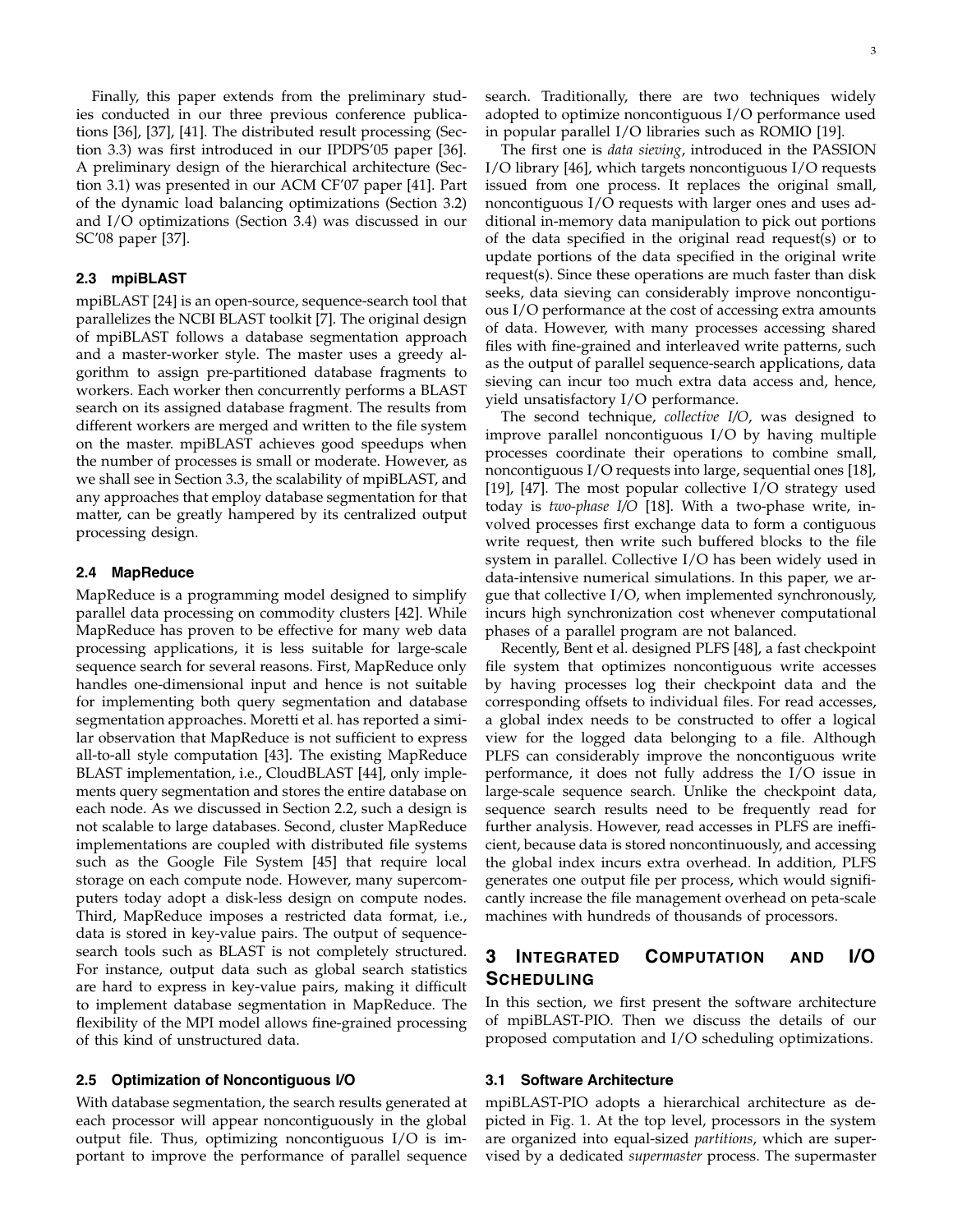is responsible for assigning tasks to different partitions and handling inter-partition load balancing. Within each partition, there is one *master* process and many *worker* processes. The master is responsible for coordinating both computation and I/O scheduling in a partition. It periodically fetches a subset of query sequences (defined as a *query segment*) from the supermaster and assigns them to workers, and it coordinates the output processing of queries that have been processed in the partition. Such a hierarchical design avoids creating scheduling bottlenecks as the system size grows by distributing the scheduling workload to multiple masters.



Fig. 1. mpiBLAST-PIO software architecture.  $Q_i$  and  $Q_j$  are query segments fetched from the supermaster to masters, and  $q_{i1}$  and  $q_{i1}$  are query sequences that are assigned by masters to their workers.

In this architecture, the compute processes in the system are segregated into two groups – masters and workers. In order to maximize the system throughput, it is important to keep both groups of processes equally busy so that the system idleness is minimized. The key to balancing the workload between the masters and workers is to choose an appropriate partition size  $S_p$  (defined as the number of workers in the partition). To this end, our design supports mapping an arbitrary number of workers to a master and allows users to determine the appropriate  $S_p$  value through initial profiling with sampled sequences from the original query.<sup>2</sup> As the master's workload increases monotonically as  $S_p$  grows, an optimal  $S_p$  can be found by comparing the program performance at gradually increased  $S_p$  values. Note that the optimal  $S_p$  value is platform- and workloaddependent. While automatic tuning of this parameter is challenging and beyond of the scope of this paper, our experiences on multiple platforms and search workloads suggest that using 128 workers per partition is a reasonably good choice.

To enable database segmentation, mpiBLAST-PIO prepartitions the sequence database into fragments and stores the fragments onto the shared file system. mpiBLAST-PIO defines two running modes, *non-sharing* and *sharing*, according to how the databases are distributed and stored on the worker nodes.

The *non-sharing* mode assumes that input database fragments are not shared among different parallel BLAST jobs. This mode is suitable for platforms without locally attached disks, such as IBM Blue Gene systems. In this mode, the fragments are replicated to the worker nodes' memory in a way similar to those replication schemes used in previous parallel BLAST studies [38], [41]. During system initialization, all workers in the system are organized into temporary equal-sized replication groups, and the first group is designated as the I/O group. All database fragments are disjointly assigned to the workers in the I/O group in a round-robin fashion. Each worker in the I/O group then reads in its assigned fragments in parallel and broadcasts them to the corresponding workers in all other groups.

In institutions where BLAST is heavily used by many users and cluster nodes are equipped with locally attached disks, it is desirable to enable sharing of common sequence databases between BLAST jobs to reduce the cost of data movement. In the *sharing mode*, the database fragments used by a BLAST job will remain on the local disks of the worker nodes after the job is finished. At the beginning of mpiBLAST-PIO execution, workers report the cached fragments on their local disks to the master. This fragment distribution information is then taken into account during the scheduling decision.

#### **3.2 Fine-Grained, Dynamically Load-Balanced Computation Scheduling**

BLAST search time is highly variable and unpredictable, as found in our past research [5]. To the best of our knowledge, there is no effective way to estimate the execution time of a given BLAST search. So, without a priori knowledge of queries' processing time, we simply use a greedy scheduling algorithm to assign fine-grained tasks to idle processes.

To effectively balance loads across multiple partitions, we assign a small query segment to each partition, especially for running on supercomputers with a large number of partitions. On the other hand, fine-grained, query-segment allocation incurs two problems. First, the scheduling overhead increases as the query segment size decreases. Second, using small query segments forces frequent synchronization between the workers within each partition, leaving faster workers to wait for their slower peers to finish before acquiring a new segment of queries to work on. In particular, with small query segments, there are not enough queries to "cancel out" the per-query imbalance of search time, therefore intra-partition load imbalance may worsen, resulting in degradation of resource utilization.

We address the above problems associated with small scheduling granularity via *dynamic worker grouping* and *proactive query prefetching*. Specifically, the search of a query is broken into a set of tasks corresponding to the set of database fragments this query has to be searched against. The masters dynamically maintain a window of outstanding tasks. Whenever a worker finishes its current task, it contacts the master to request another one. The set of workers that work on one particular query is thus dynamically formed. This can achieve better load balancing within a partition compared to statically assigning search tasks of a query to a fixed set of workers. With query prefetching,

<sup>2.</sup> We found that using randomly sampled query sequences from a BLAST job to perform initial profiling is practical in finding appropriate parameter values in our system.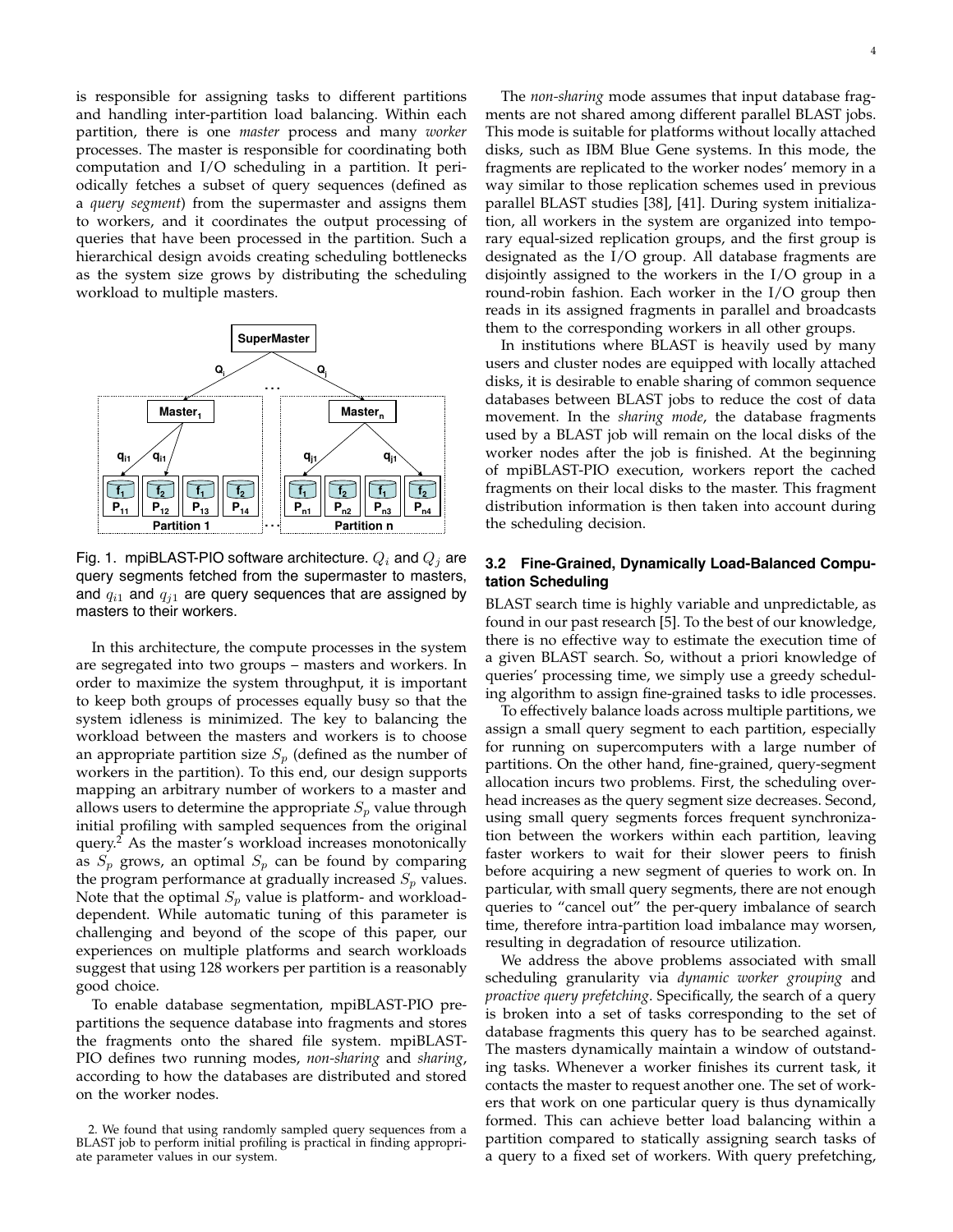the master requests the next query segment when the total number of outstanding tasks in the window falls under a certain threshold. By combining these two techniques, workers will not be slowed down by waiting for their peers or for the next batch of query sequences.

The scheduling process running on the master is given in Algorithm 1 below. The master maintains a list of query sequences,  $QL$ , that are being processed in the partition. A query sequence in  $QL$  corresponds to  $|F|$  individual tasks, each searching the query sequence against a distinct database fragment. The master keeps track of how many tasks have been completed by workers. When observing that the number of total incomplete tasks of all query sequences in  $QL$  is less than the number of workers ( $|W|$ ) in the partition, the master issues a query prefetching request to the supermaster. To overlap network communication with local job scheduling, the master receives the query segment in the background with a non-blocking MPI call. The new query segment received from the supermaster is then appended to the end of  $QL$ .

#### **Algorithm 1** Master Scheduling Algorithm

```
Let QL = \{q_1, q_2, ...\} be the list of unfinished query sequences
  Let F = \{f_1, f_2, ...\} be the set of database fragments
  Let Unassigned_i \subseteq F be the set of unassigned database fragments
  for query sequence q_iLet W = \{w_1, w_2, ...\} be the set of workers in this partition
  Let D_i \subseteq W be the set of workers that cached fragment f_iLet C_i \subseteq F be the database fragments cached by worker w_iLet assignment_i refer to the assignment to the i^{th} worker
Require: |W| \neq 0while not all query sequences have been finished do
     if number of all unassigned fragments in QL < |W| then
        Issue segment prefetching request to supermaster
     end if
     if Received a query segment QS from supermaster then
        for q_i \in QS do
           Append q_i to QLUnassigned_i \leftarrow Fend for
     end if
     Receive task request from worker w_jq_c \leftarrow QL.headassignment_i \leftarrow \langle \emptyset, 0 \ranglewhile q_c \neq \tilde{Q}L tail and assignment<sub>j</sub> = \langle \emptyset, 0 \rangle do
        if ∃f_i ∈ Unassigned<sub>c</sub> and w_j ∈ D_i then
           Find f_k such that k = \argmin_k(|D_k|)and w_j \in D_k and f_k \in \mathring{U}nassigned<sub>c</sub>
           assignment_j \leftarrow \langle q_c, f_k \rangleelse
           if sharing mode is used then
              Find f_k such that k = \argmin_k(|D_k|)and f_k \in Unassigned_cassignment_i \leftarrow \langle q_c, f_k \rangleend if
        end if
        if |Unassigned_c| = 0 then
           QL. head \leftarrow QL. head.nextend if
        q_c \leftarrow q_c.nextend while
  end while
```
In the above design, the size of a prefetched query segment  $(S_q)$  is configurable. Using a smaller  $S_q$  can yield better load balancing results, but it increases the number of messages sent to the supermaster. In practice,  $S_q$  can be configured to an arbitrarily small value as long as the

supermaster is not overloaded by the prefetching messages. Based on our experiments on the System X cluster (configuration details will be described in Section 4.1) using 1024 processors, for typical BLAST searches the supermaster is not a performance bottleneck even when the  $S_q$  is set to 1. In our previous study that used a similar scheduling algorithm on the IBM Blue Gene/P system [37], we found that a  $S_q$  value of 5 was sufficient to scale across 32,768 processing cores.

Within each partition, workers periodically report to the master for assignments when idle. Upon receiving a task request from an idle worker  $(w_i)$ , the master scans  $QL$  to determine a task for  $w_i$  as follows. For the current query sequence being examined  $(q_c)$ :

- 1) If  $w_j$  has cached some database fragments that have not been searched against  $q_c$ , the cached fragment that is least distributed (i.e., cached by fewest workers) in the partition will be assigned to the worker.
- 2) If  $w_i$  has not cached any unsearched fragment of query sequence  $q_c$  and the sharing mode is used, the least-distributed fragment is assigned to  $w_j$ , who will then load the assigned fragment from the shared file system into its local cache before the computation.

Here data locality is taken into account to reduce data movements and keep partition-wide data distribution to a minimum under the sharing mode. If no tasks can be found for this worker, the scheduling algorithm moves on to the next query in  $QL$ . The same scheduling procedures are repeated until a task is decided for the idle worker or until all unfinished query sequences in  $QL$  have been examined, in which case the worker has finished its own portion of work. By allowing incomplete tasks to be independently scheduled to any worker that has cached the corresponding database fragments, our scheduling algorithm helps balance the workload among workers even when execution times of different search tasks are highly skewed.

#### **3.3 Scalable Distributed Result Processing**

While most existing studies on parallel sequence search have focused on parallelizing the computational part of sequence search, we have found that the efficient handling of output data is crucial in sustaining parallel execution efficiency on large-scale systems. In this section, we identify several performance issues in mpiBLAST's original protocol for processing results. We then present a lightweight alternative for mpiBLAST-PIO. The new protocol can significantly reduce the non-search overhead of sequence-search tools using the *database segmentation* approach and enable efficient processing of output-intensive queries.

As discussed in Section 2.3, mpiBLAST originally adopted a centralized result-processing approach to merge the results that are generated by different workers. Specifically, in mpiBLAST, a worker produces *result alignments* after searching a query sequence against a database fragment. Each result alignment is a piece of the intermediate result, which describes a hit area identified from an indatabase sequence. Information regarding an alignment, such as sequence IDs, E-values, and the locations of the hit are stored in a per-alignment data structure. Fig. 2(a)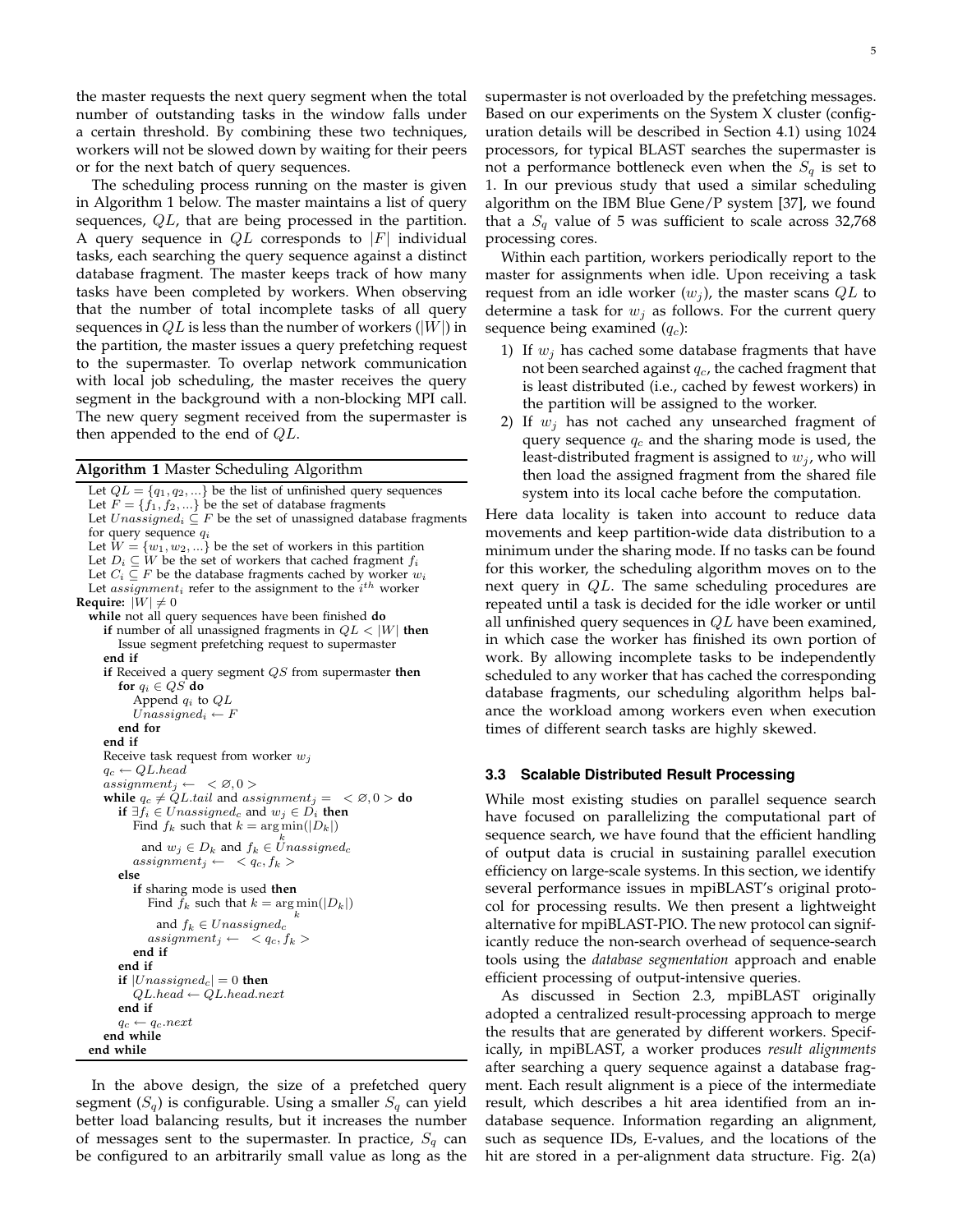

Fig. 2. A comparison of centralized versus distributed result processing. In the centralized design, the master serially formats and writes the globally top-ranked result alignments (e.g., TopAlign 1). In the distributed design, individual workers concurrently format locally top-ranked alignments (e.g., LocalAlign 1.1) into output blocks (e.g., B1.1). The workers then coordinate and write the output blocks to the file system with parallel I/O.

depicts the procedures of centralized result processing. When a search task is finished, the worker sends the result alignments together with the corresponding sequence data to the master. The result alignments belonging to the same query will be merged into a list in the order of their E-values, and the corresponding sequence data will be buffered and used later in the result formatting step. A query is ready for output when the result alignments of all database fragments have been received. The result data of multiple ready queries are processed and written in their submission order. To process a ready query, the master calls the output routine of NCBI BLAST, which in turn, formats each qualified alignment (in the top  $k$  range of the alignment list) and appends the corresponding result data block to the output file.

The above centralized design assumes that the result formatting and writing can be easily handled by a single compute node. This assumption, however, is not valid given the ever-growing scale of sequence databases, query workloads, and parallel computers. For example, researchers have found that searching individual "hard" queries against large DNA sequence databases could yield gigabytes of output data [5]. As a result, centralized result merging and formatting becomes the major scalability bottleneck in mpiBLAST. Fig. 3 shows the execution breakdown of searching 300 nr sequences against the database itself with mpiBLAST v1.4 on System X at Virginia Tech (configurations to be described in Section 4). The "search time" refers to the average time spent on the actual BLAST search algorithm by each worker. The "other time" includes all parallel overhead, which is dominated by the result processing cost at the scale of our experiments. As shown in Fig. 3, the search time decreases near-linearly as more workers are used, but the non-search overhead also increases rapidly. Consequently, the overall execution time stops decreasing even when at 32 workers.

Several reasons account for the poor scalability of centralized result processing. First, all result alignments need to be buffered at the master before output, imposing a high memory demand on this single node, causing serious performance degradation, or simply forbidding the completion of certain output-intensive queries. Second, the result formatting and writing are performed sequentially, making the master a potential performance bottleneck in handling a bulky result volume. Finally, the result sequence data need to be sent over the network to the master for preparing output, adding high message-passing cost to the application-visible overhead.



Fig. 3. Performance of mpiBLAST-v1.4 with centralized result processing design

To address these problems, mpiBLAST-PIO adopts a distributed result processing design to enhance its scalability in searching both individual and multiple queries on a large number of processors. Figure 2(b) illustrates this new output workflow. First, after generating local result alignments, workers take one more step to format the alignments into output blocks and store them in memory buffers. Each output block is stored with the E-value of the corresponding alignment. Next, workers submit *block*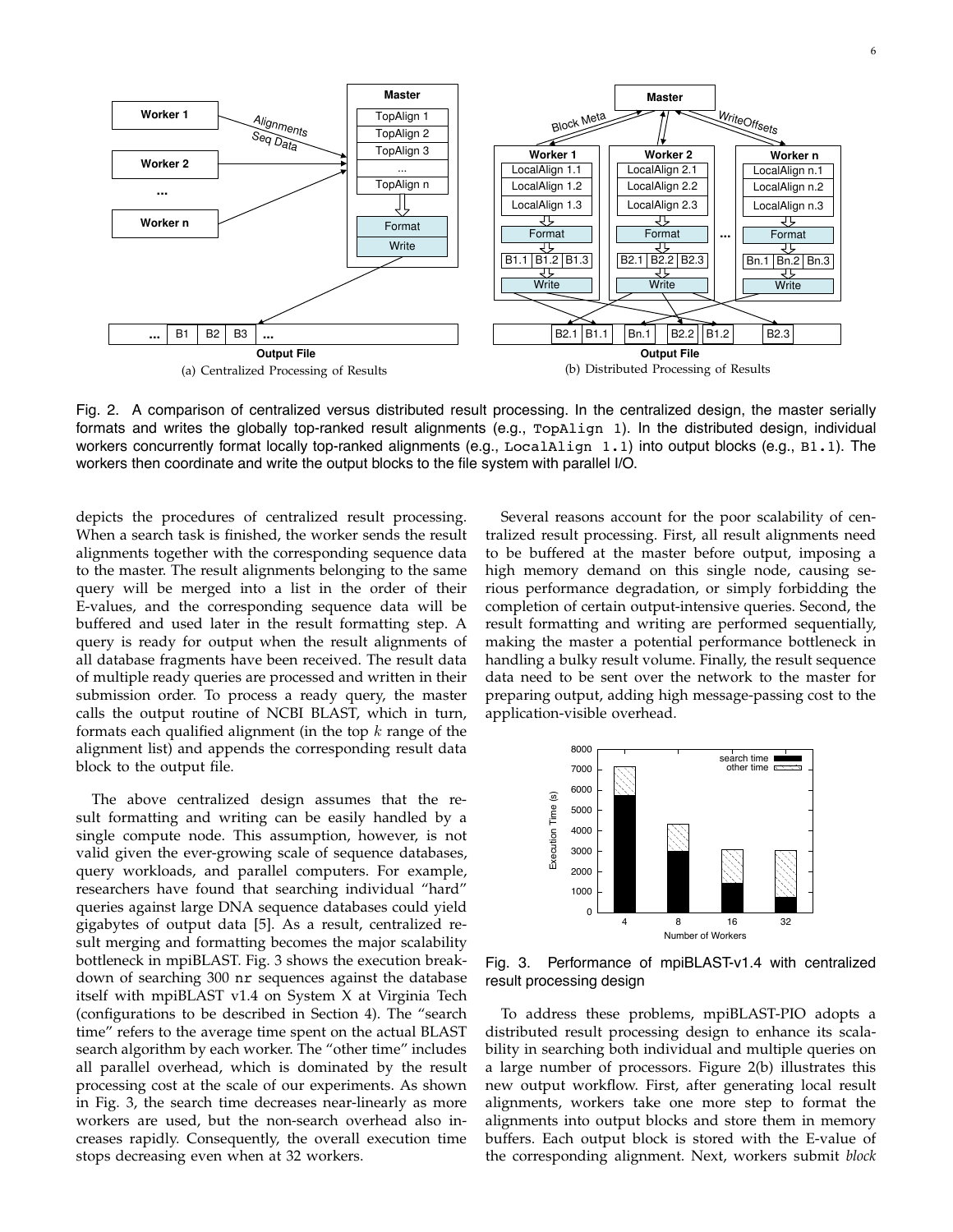*metadata*, which consists of the E-value and size of each local output block, to the master. The master then merges and filters output blocks of unqualified alignments according to their E-values. When the block metadata of all workers have been received for one query, the master calculates the in-file offsets of globally qualified output blocks and sends those back to the workers who buffered corresponding output blocks. Now knowing the subset of their qualified local output blocks, the workers write the output buffers that they already prepared to the file system. These write operations can be carried out in parallel using several strategies, to be discussed in Section 3.4. Note that the workers will proceed with searching new query sequences when the output offsets of a searched query sequence are not readily computed on the master. Thus, output processing on the master is overlapped with search computing on the workers without incurring visible synchronization cost.

The above distributed result processing greatly reduces the parallel overhead compared to the centralized scheme. First, it improves the level of parallelism by shifting the bulk of work in result formatting from the master to the workers and allows concurrent output preparation. Second, it alleviates the memory space bottleneck at the master node by having all workers collaboratively buffer intermediate results. Third, only a small amount of data (i.e., E-values, sizes and write offsets of output blocks) needs to be exchanged between the master and the workers, dramatically reducing the system communication volume.

It is worth noting that the E-value calculation is affected by the database size. As such, earlier versions of mpiBLAST generate inaccurate E-values because the size of a database fragment is smaller than that of the entire database. mpiBLAST-PIO solves this issue by broadcasting the global database information to all workers and having workers use those information to perform E-value calculation. By doing so, mpiBLAST-PIO can generate exactly the same results as NCBI BLAST does.

#### **3.4 Parallel Output Scheduling**

Our dynamic computation scheduling and distributed result processing leave each involved worker a set of noncontiguous output data blocks to write to disjoint ranges in the output file. Efficiently writing those output data to the file system is another challenge to sustaining high sequencesearch throughput that needs to be overcome.

Optimization of noncontiguous I/O operations has been well-studied for parallel numerical simulations, which often possess predictable data access patterns and balanced computation models. However, in our situation, the unique aspects of parallel sequence-search applications complicate the I/O design in several ways:

- The output data distribution is fine-grained and irregular, varying from one query to another depending on its search results [5]. Straightforward, uncoordinated I/O can result in poor I/O performance.
- Unlike in timestep simulations, where the computation time is well-balanced across processes, here, computation time could be significantly imbalanced across workers searching the same query on different

database fragments. In addition, there is no inherent synchronization in the computation core between searching different queries. Synchronous parallel I/O techniques may incur high parallel overhead and have negative impacts on our load balancing algorithms.

The above observations suggest that traditional noncontiguous I/O optimization techniques, specifically data sieving and collective I/O (described in Section 2.5), may not be suitable for massively parallel sequence search. In this paper, we investigate an alternative I/O optimization that employs an asynchronous, two-phase writing technique. We compare it with existing parallel I/O optimizations by evaluating four output strategies: *WorkerIndividual*, *Worker-Collective*, *MasterMerge* and *WorkerMerge* (as illustrated sideby-side in Fig. 4). Among them, the first three are based on existing I/O techniques, and the last one (WorkerMerge) is based on our proposed I/O optimization.

#### *3.4.1 WorkerIndividual*

As described in Section 3.3, once the workers receive write offsets of buffered output blocks from the master, they can go ahead and issue write requests to the shared file system to write out the buffered output blocks. Fig. 4(a) depicts the procedure of the WorkerIndividual strategy with an example setting consisting of three workers, assuming the database is also segmented into three fragments. Whenever a worker finishes a search assignment, it checks with the master to receive offset information for previously completed queries. If such information arrives, the worker will first write local qualified output blocks to the shared file system before searching its next assignment. Note that as the result merging cannot be finalized until all workers complete searching the query sequence  $q_i$ , a worker likely will not be able to proceed with output right after it finishes searching this query. Instead of blocking this worker until the write offsets for  $q_i$  are released by the master, the scheduler lets the worker go ahead and request the next query sequence,  $q_{i+1}$  and start computation again.

The writing of noncontiguous output data can be done in two ways. The intuitive way is to perform a seek-andwrite operation for every block via POSIX I/O calls. This is a slow solution as it will result in many small I/O requests, unfavored by typical file systems. An alternative way is to use the noncontiguous write method provided by MPI-IO [49]. Each worker first creates a file view that describes the locations to be written, then just calls MPI File write() to issue writes of all output data at once. MPI-IO libraries such as ROMIO [19] provide optimizations for this kind of noncontiguous write with data sieving [50]. In our experiments, MPI-IO calls will be used when data sieving is supported by the underlying file system, otherwise we fall back to seek-and-write with POSIX functions.

The major advantage of WorkerIndividual is that it does not introduce any synchronization overhead in the I/O phase. Because the output processing/writing of previous query sequences can be well overlapped with the computation for later query sequences, workers alternate between computation and I/O without wasting time waiting for other workers. This strategy is expected to work efficiently if the noncontiguous writing performance is well sustained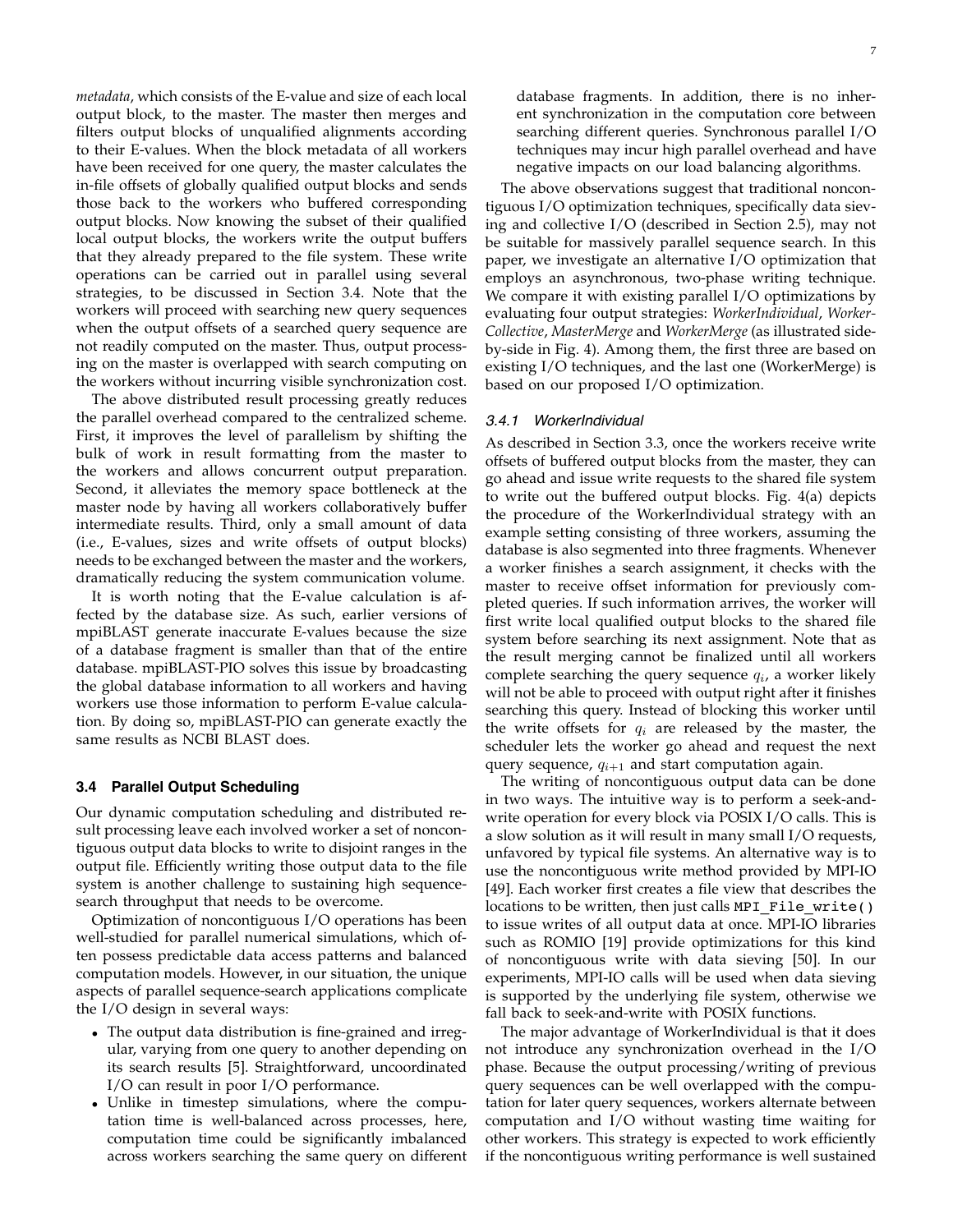

Fig. 4. Four output strategies compared in this study.

by the underlying file system. The disadvantage, however, is that the noncontiguous accesses may be inefficient. Even with data sieving, the concurrent irregular I/O requests from multiple workers generate much contention on the file system, leading to undesirable I/O performance.

#### *3.4.2 WorkerCollective*

Collective I/O appears to be a natural solution when we have a large number of small, noncontiguous I/O requests accessing a shared file with an interleaving pattern. A corresponding output strategy for parallel sequence search, which we call *WorkerCollective*, lets the workers coordinate their write efforts into larger requests. As illustrated in Fig. 4(b), after receiving write offsets from the master, rather than performing individual writes, the workers will issue an MPI-IO collective write request. Like in the case of WorkerIndividual, the result merging of  $q_i$  likely will not be done right after the search of this query is completed. To overlap the master's result processing with workers' searching, all the workers involved in searching  $q_i$  continue with query processing, until between assignments they find

that the file offset information regarding  $q_i$  has arrived. At this point, a worker will enter the collective output call for  $q_i$ . The advantage of this strategy lies in its better I/O performance compared to the noncontiguous write approach, by combining many small write requests into several large contiguous ones through extra data exchange over the network. However, even with the overlap discussed above, this strategy still incurs frequent synchronization, as collective I/O calls are essentially barriers that force workers to wait for each other (as shown with the white boxes in Fig. 4(b)). While very suitable for timestep simulations, this communication pattern is undesirable for parallel sequence-searches, which are known to have imbalanced computation.

#### *3.4.3 MasterMerge*

Another intuitive solution, especially considering the popular use of Network File System (NFS) servers on commodity clusters, is to let the master handle all the output. We call this the *MasterMerge*. With MasterMerge, the workers proceed as in the previous two schemes, until the result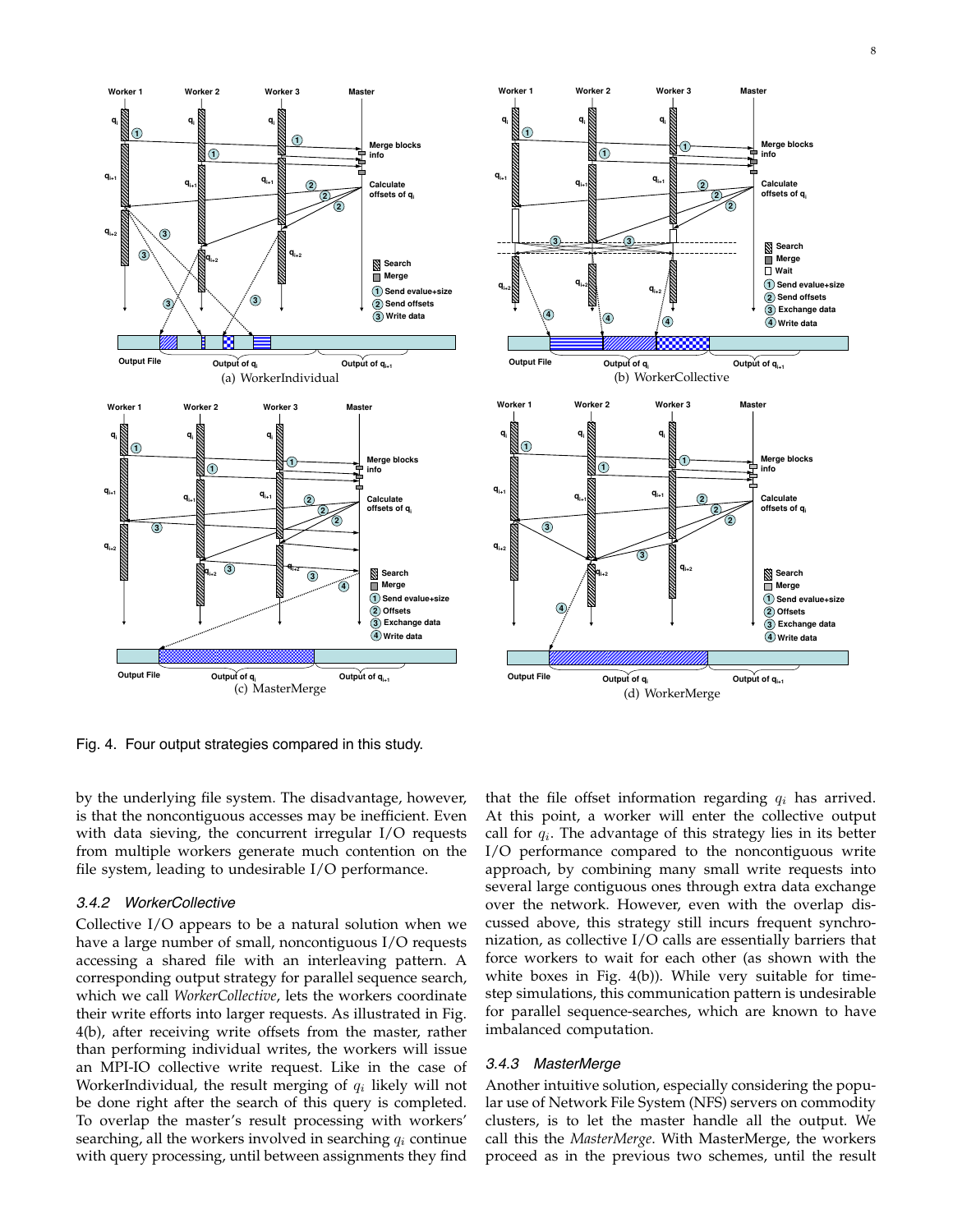merging outcome is communicated back to the workers. At this point, rather than writing qualified local output blocks to the shared file, the workers forward them to the master. The master then merges the output data in its memory and issues large, sequential write requests to the output file. Fig. 4(c) shows the output process using MasterMerge. This approach avoids concurrent I/O by many workers on a system with limited parallel I/O support and merges small I/O requests without enforcing synchronization on workers. However, the master can easily become a bottleneck on large-scale systems.

In implementing this strategy, the master's memory constraint has to be taken into account. We defined a maximum write buffer size  $(MBS)$  in the master to coordinate incremental output communication, similar to the scheme used in common two-phase I/O implementations [18]. That is, only MBS amount of data will be collected and written at each operation.

#### *3.4.4 WorkerMerge*

Recognizing the limitations of the aforementioned approaches, we propose WorkerMerge, an output strategy that performs asynchronous, two-phase writes with merged I/O requests. With this strategy, after the master finishes result merging for query  $q_i$ , it appoints one of the workers to be the writer for this query. To minimize data communication, we select the worker with the largest volume of qualified output data to play the writer role, who will collect and write the entire output for this query. The workers involved in searching  $q_i$  are notified about the output data distribution and the writer assignment, and send their output data for  $q_i$  to the writer. In the example depicted in Fig. 4(d), worker 2 is selected as the writer for query  $q_i$ . After receiving output offsets, worker 1 and worker 3 send their output blocks to worker 2 using nonblocking MPI sends, then continue with the next search assignment. After worker 2 finishes searching query  $q_{i+1}$ , it receives output blocks sent by worker 1 and 3, then performs a contiguous write.

In our implementation, the same incremental communication strategy used in MasterMerge is adopted here to guard against buffer space shortage. Such data collection is conducted using non-blocking MPI communication to overlap with search computations. A writer checks the status of the collection between searching two assignments. Whenever the data is ready, it issues an individual write call to output a large chunk of data. One may be concerned that in the extreme case, all writes will be handled by a worker if the fragments on this worker always generate more output data than other fragments for all queries. This extreme case rarely happens in reality. In addition, even in that extreme case, the write duties will be shared by multiple workers in a partition that cache the same set of database fragments.

The WorkerMerge strategy takes advantage of collective I/O and removes the synchronization problem. Meanwhile, it resolves the bottleneck problem of MasterMerge by offloading output gathering and writing to workers. It seamlessly works with our dynamically load-balanced computation scheduling algorithm and allows a large number of workers to be efficiently supervised by a master.

One may argue that the MPI-IO standard does provide asynchronous collective I/O with *split collective read/write operations* [49]. The split collective operations allow the overlap of I/O and computation by separating a single blocking collective call into a pair of "begin" and "end" operations. However, our framework cannot benefit from them for two reasons. First, split collective I/O is not yet supported in popular MPI-IO libraries [19]. Second, in our target scenario, the data distribution (in terms of an MPI file view) is computed dynamically depending on the local result merging process, therefore a new file view needs to be constructed for each query's output. Since the MPI File set view call has only a blocking form, there is no way to remove inter-worker synchronization even with split collective write functions.

In our current design, the result from each query is written by one writer process. For queries that generate large amounts of output data, using multiple writers may be beneficial. Our work targets large BLAST jobs processing many queries on supercomputers. With a large number of concurrent groups working on queries and our proposed asynchronous writing, the underlying I/O parallelism in the system is expected to be well utilized. Therefore, the main issue here is whether the individual writers will have enough memory space to buffer the single-query output, which can be addressed by our incremental buffering and writing design.

#### **4 PERFORMANCE EVALUATION**

#### **4.1 Experiment Setup**

To evaluate the computation and I/O scheduling approaches presented earlier in this paper, we perform extensive experiments with mpiBLAST-PIO on three clusters with varying sizes, architectures, interconnection types, operating systems, and file systems, as described below.

*Jacquard:* Jacquard is a 356-node Opteron cluster located at National Energy Research Scientific Computing Center (NERSC). Each node has dual Opteron 2.2 GHz processors and 6 GB of physical memory. The nodes are interconnected with a high-speed InfiniBand network. Shared file storage is provided by the GPFS filesystem [51]. The MPI library is MVAPICH version 0.9.5-mlx1.0.1.

*IA64:* IA64 is a distributed/shared memory hybrid of commodity systems based on the Intel Itanium 2 processor. It is located at Ohio Supercomputer Center (OSC). The partition used in our experiments consists of 110 compute nodes, each has two 1.3 Gigahertz Intel Itanium 2 processors and 4 GB of physical memory. The nodes are interconnected with Myrinet and Gigabit Ethernet. Shared file storage is provided by a PVFS filesystem. The operating system is Linux and the MPI library is a version of MPICH optimized for the Myrinet high-speed interconnect.

*System X:* System X is a 1100-node Mac OS cluster located at Virginia Tech (VT). Each node consists of two 2.0-GHz IBM PowerPC 970 CPUs and 4 GB of physical memory. System X uses two interconnection fabrics, InfiniBand and Gigabit Ethernet. Shared file storage is provided by a ZFS [52] distributed filesystem. The MPI library is a customized version of MPICH 1.2.5.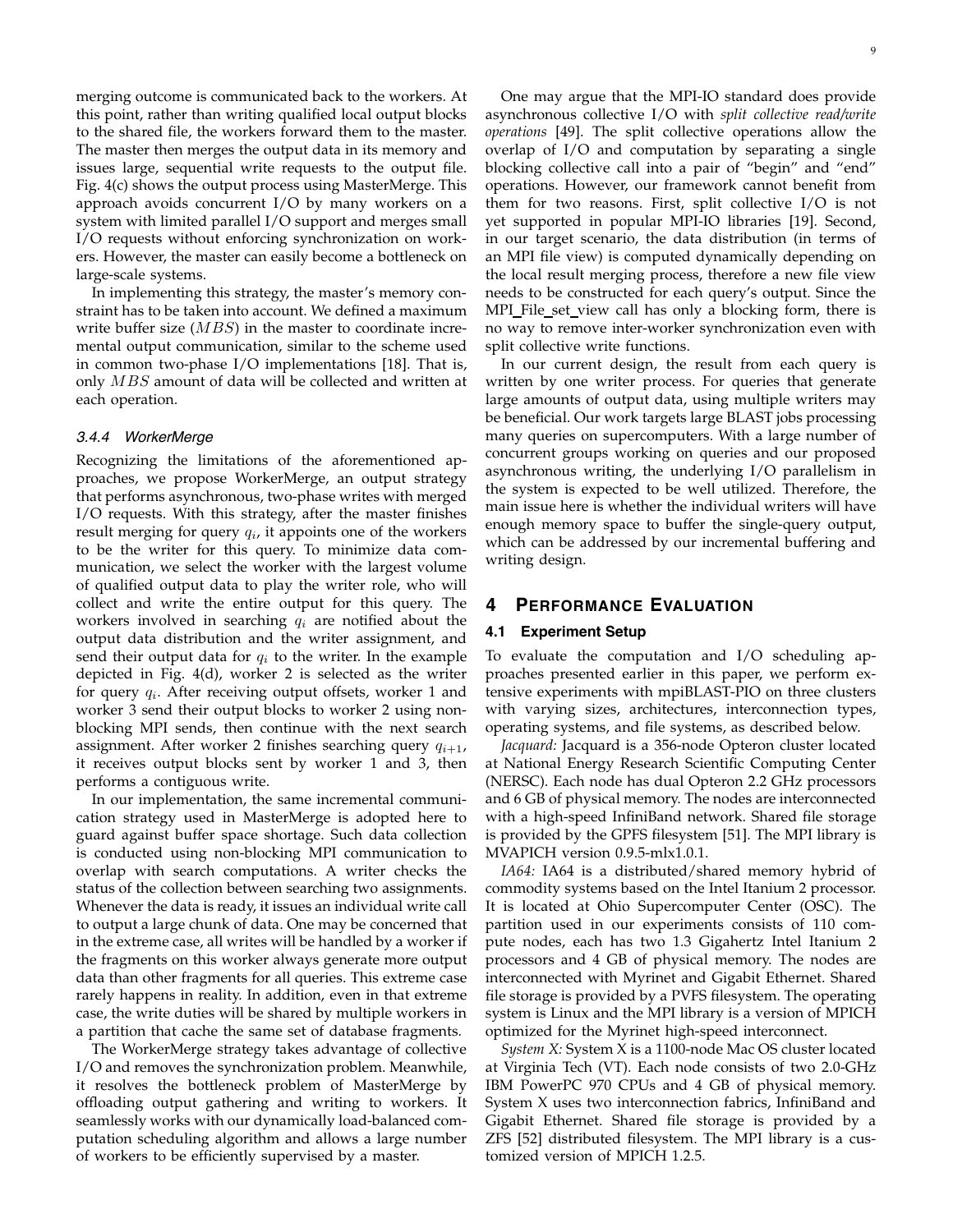

Fig. 5. Node scalability results of searching 1000 randomly sampled nt sequences on a different number of workers.

It is worth noticing that due to a special combination of the file system (ZFS) and the MPICH customization, MPI-IO (especially collective I/O) is not well supported on System X. Therefore for all experiments on System X, we only show results of the three output strategies other than WorkerCollective.

The experiment database is nt, a nucleotide sequence database that contains the GenBank, EMB L, D, and PDB sequences. At the time when our experiments are performed, the nt database contained more than 5 million sequences with a total raw size of about 20GB and a formatted size of about 6.5GB. To stress test the scalability of mpiBLAST-PIO, we use sequences randomly sampled from nt itself as queries because these queries are guaranteed to find close matches in the database.

In our experiments, mpiBLAST-PIO is configured to run in the sharing mode on IA64 and System X, where the database is predistributed to the local disks of compute nodes to save the database redistribution time in consecutive runs. The execution times reported on these systems do not include the database distribution time. On Jacquard, the program is configured to run in the non-sharing mode as this platform does not provide per node local storage for applications. The sequence database is distributed to the memory of all processors using the replication approach described in Section 3.1 at each run, and this overhead is included in the overall execution time.

#### **4.2 Scalability Comparison of Output Strategies**

In this section we evaluate the scalability of four output strategies discussed in Section 3.4 with regard to both system sizes and output sizes. The experiment query set consists of 1000 randomly sampled nt sequences sized 5KB or less<sup>3</sup>. The sequences within this length range account for 96% of overall sequences in the database. Our past experiences suggested that searching these sequences incurs high I/O demands. For all experiments in this section, we configured mpiBLAST-PIO to use only one partition. Here we are only looking at I/O scaling, in the next sections we will evaluate load balancing and the overall program scaling. The nt database is partitioned into 32 fragments.

These fragments are distributed on every 8 workers in a Round-Robin fashion. This configuration works well for the BLAST search jobs used in the experiments according to our experiences. All experiments are repeated three times and the average results are reported. The result variances are less than 5% in these experiments, hence the error bars are not included in the figures.

Fig. 5 shows the node scalability test results, where we plot the overall execution time of searching the given query set against nt as a function of the number of workers. We find that across all three platforms, the WorkerMerge approach works consistently the best. Overall, its winning margin increases as the number of workers grows. With 128 workers, it outperforms the WorkerInidividual strategy by an average factor of 1.8 over the three test systems, WorkerCollective by 5.4, and MasterMerge by 1.7. In addition, WorkerMerge achieves near-linear scaling from 16 to 128 workers on all three tested platforms. As expected, it outperforms other strategies by adopting distributed, merged I/O without enforcing additional synchronization that slows down query processing.

For the two systems that have collective I/O support, the WorkerCollective approach gives the worst performance. This is due to the synchronization cost associated with periodic collective I/O operations. Interestingly, the differences between the other three approaches look very different on the three platforms. Most notably, the WorkerIndividual, MasterMerge, and WorkerMerge strategies yield very similar performance on the IA64 system. One major reason is that the CPU frequency on this machine is relatively low (1.3GHz), while the interconnection bandwidth and the I/O bandwidth are high. Overall this results in a lower pressure on the output components, as results are generated rather slowly but consumed fast. On Jacquard, it is evident that WorkerMerge outperforms MasterMerge, and MasterMerge outperforms WorkerIndividual.

Next, we perform a set of output scalability tests. By default, NCBI BLAST reports the matches between a query sequence and the top 500 database sequences that are closed to the query based on the alignment results. This configuration is used in the previous group of tests. In the output scalability tests, we vary the output size by configuring BLAST to report the top 250, 500, 1000, and 2000 result database sequences. The corresponding total output sizes are 428MB, 768MB, 1.4GB, and 2.4GB, respectively. The

<sup>3.</sup> mpiBLAST failed to complete this search job because the amount of data required to be buffered on the master node exceeded the node memory size.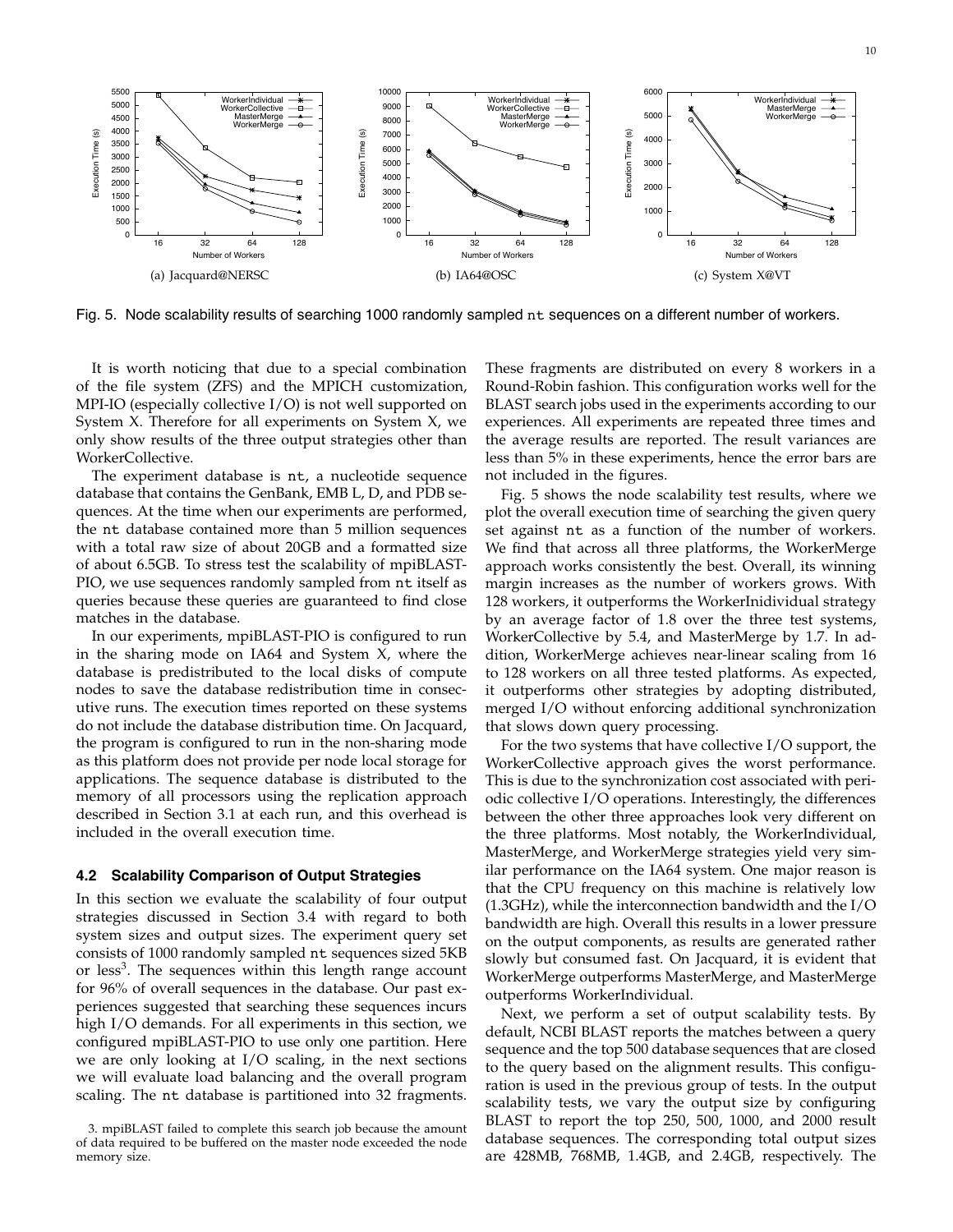

Fig. 6. Output scalability results of searching 1000 randomly sampled nt sequences with different amount of output data.

total number of workers used here is fixed at 128. The rationale behind the output scalability tests is that as parallel computers become more powerful and databases grow larger, the I/O-to-computation ratio of genomic sequencesearches is expected to increase in the near future. By varying the amount of output data, our tests arguably evaluate how well different output strategies accommodate the performance trend of future sequence-search jobs. In addition, our tests address users' needs for gathering large amounts of results; according to the feedbacks provided in mpiBLAST users' mailing list, it is not unusual that nowadays BLAST users choose to have several thousands of result sequences reported.

Fig. 6 shows the results of the output scalability tests, where we plot the overall execution time as a function of the number of reported result sequences. The advantage of WorkerMerge over the other strategies is more evident than in the node scalability tests. When reporting 2000 result sequences, WorkerMerge outperforms the second best strategy by a factor of 2.4, 1.8 and 1.3 on Jacquard, IA64 and System X respectively, and outperforms the worst strategy by a factor of 4.9, 8.8, and 2.1. In addition, the performance curves of WorkerMerge are much flatter than those of the other three strategies, suggesting that WorkerMerge is less sensitive to the growth of output sizes than the others.

Overall the relative performance differences between various strategies are similar to those in the node scalability tests. A new observation is that on Jacquard, the performance of WorkerIndividual degrades fast as more results are reported, causing a worse execution time than WorkerCollective at 2000 result database sequences. The scalability of WorkerIndividual is much better on IA64 and System X. One explanation is that the noncontiguous write approach used in WorkerIndividual is better supported by the file systems on the two platforms. In particular, PVFS (on IA64) provides special optimization for this write pattern with LIST I/O technique [21].

It is clear that for both types of scalability tests, Worker-Merge greatly outperforms the other strategies on all three tested platforms. Therefore, we will configure mpiBLAST-PIO to use WorkerMerge in the rest of the experiments.

#### **4.3 Fine-grained Dynamic Load Balancing**

In Section 3.2 we presented the details of our fine-grained, dynamic load-balancing algorithm. A key factor of the design is to minimize the scheduling overhead by having masters proactively prefetch query segments from the supermaster. In this section, we evaluate the efficacy of querysegment prefetching with two synthesized workloads that have different balancing sensitivity to the task granularity.

The first workload uses a query set consisting of 1000 randomly sampled nt sequences sized 1KB or less. Our past experiences suggest that the search time distribution is relatively balanced for these sequences. For this workload, the load balance results are relatively insensitive to the task granules. For the second workload, we purposely synthesize a query set with a skewed search time distribution, where the load balancing results are highly sensitive to the task granules. We mixed expensive queries with inexpensive ones in terms of their search times as follows. According to our previous study [5], expensive query sequences in the nt database are likely to be larger than 5KB. With this hint, we first randomly sample 10,000 query sequences under 50KB from the nt database. These sequences are separated into two groups, with the first group consisting of sequences larger than 5KB and the second group consisting of the rest. Then we extract 10% of the most expensive sequences out of group one and put them together with 10% sequences randomly extracted from group two. This results in a 1000-sequence query set with expensive ones in the beginning.

Fig. 7(a) gives the Cumulative Distribution Function (CDF) plot of the processing time of each query sequence in the above two workloads when searched on 32 processors on System X. We label the first and the second workloads with "Balanced" and "Skewed," respectively. As can be seen, 98.8% of query sequences in the first workload can be processed within 10 seconds, and the longest processing time is only 50 seconds. In the second workload, most of the query sequences (96.9%) can still be processed within 10 seconds. However, the rest of the sequences are much more expensive, with processing times ranging from 40 to 400 seconds.

We search the two workloads on System X using 166 processors configured into 5 partitions, with each consisting of 32 workers. The nt database is partitioned and predistributed in the same way as in the scalability tests. Each experiment is repeated three times and the average numbers are reported. Again, the result variance are quite small (less than 5%), so we do not include the error bars in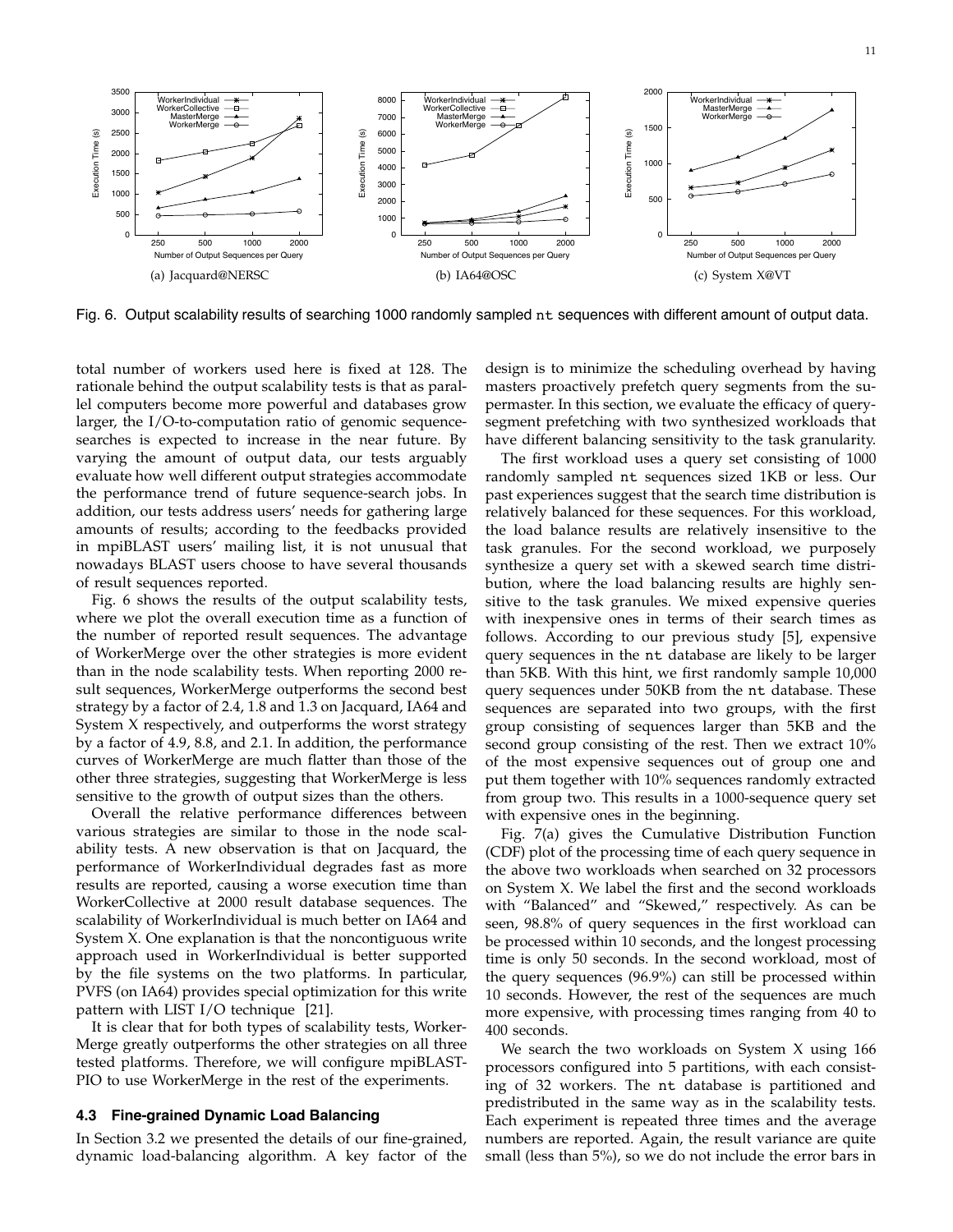the result figures.

Fig. 7(b) shows the results of searching the balanced workload with and without query-segment prefetching on various task granules (i.e., query segment sizes). The overall execution time is reported as it measures the comprehensive performance impacts and matters the most to the end users. As expected, our prefetching design can significantly reduce the scheduling overhead when using small task granules compared to the non-prefetching design. Specifically, without prefetching of query segments, the overall execution time increases by a factor of 1.4 when the query segment size drops from 5 to 1. This is because when the task granule is small, there is not enough work in a query segment to balance loads across workers in the partition, causing worker idleness. In contrast, with prefetching, the overall execution time is about the same across different segment sizes. We further measure the worker idle time by subtracting the average time that the workers spend on doing useful work (i.e., searching, processing and writing results) from the overall execution time. As shown in Table 1, non-prefetching configurations incur significantly higher idle time than the prefetching counterparts for small segment sizes. In particular, the idle time of the nonprefetching configuration is more than 10-fold higher than that of the prefetching configuration for segment size 1.

The results of searching the skewed workload are quite different than those of the balanced workload, as shown in Fig. 7(c). For this heavy-headed query set, a large query segment size can cause significant imbalance in the processing times of individual segments. As a result, in general the overall execution time increases as the query segment size grows. However, without prefetching, using segment size 5 delivers better performance than using segment size 1. The reason is when the segment size is 1, the overhead caused by the worker idleness offsets the gain of fine-grained load balancing. The worker idle issue is greatly resolved with prefetching of query segments. Consequently, with prefetching, the system achieves the best performance at the smallest task granule (query segment size 1), where the advantage of fine-grained load balancing is fully taken. In particular, the best prefetching case (query segment size 1) outperforms the best non-prefetching case (query segment size 5) by a factor of 1.4.



Fig. 8. Scalability of searching 5000 nt sequences with various partition sizes on System X.

#### **4.4 Overall System Scalability**

In order to evaluate the scalability of our integrated scheduling approach on massively parallel machines, in this experiment we benchmark mpiBLAST-PIO with up to 1024 processors on System X. We vary the system size to include from 128 to 1024 processors. To see how different partition sizes will affect the system throughput, for each system size, we perform multiple tests by configuring mpiBLAST-PIO to use 4 different partition sizes (in terms of number of workers): 32, 64, 128 and the system size (PALL). Note that when the partition size equals the system size (e.g., using 128 as the partition size on 128 processors), there is only one master process. The query set consists of 5000 randomly sampled nt sequences sized 5KB or less. The database is partitioned and distributed as other experiments presented previously. The prefetching query segment size is set to one.

| Segment Size      |       |     |       |
|-------------------|-------|-----|-------|
| Prefetch          | 20.37 |     | 45.95 |
| <b>NoPrefetch</b> |       | -64 |       |

TABLE 1 Worker idle time (measured in seconds) comparison for the balanced workload.

The performance results are shown in Fig. 8. The first observation is that the execution times decrease nicely for all configurations as the system size grows. Surprisingly, even with a single master (labeled PALL), mpiBLAST-PIO scales well to 1024 processors, which suggests that our inner-partition scheduling algorithm is highly efficient. However, the benefit of hierarchical scheduling on large system size is evident. With 512 processors and above, PALL is significantly slower than all other three configurations, simply because the master will become a performance bottleneck when managing too many workers.

The performance impacts of using different partition sizes are affected by a combination of several factors. On the one hand, using larger partition sizes can save the number of master processes and give more horse power to the actual search computation. On the other hand, larger partition sizes could overburden the master process with increasing loads of scheduling and output coordination, and consequently incur higher parallel overhead. Table 2 shows the measured processing time on the master node, including scheduling and output coordination for various partition sizes on 1024 processors. Clearly, the master load increases noticeably as the partition size grows. Interestingly, P32 and P64 deliver almost identical performance. This suggests that when partition size increases from 32 to 64, the saving in search computation time is counteracted by the parallel overhead increase. Nonetheless, mpiBLAST-

| Partition Size                                                | 64 | 128 |  |
|---------------------------------------------------------------|----|-----|--|
| Master Processing Time (s)   91.20   161.31   302.91   902.15 |    |     |  |
|                                                               |    |     |  |

TABLE 2

Master processing time with different partition sizes.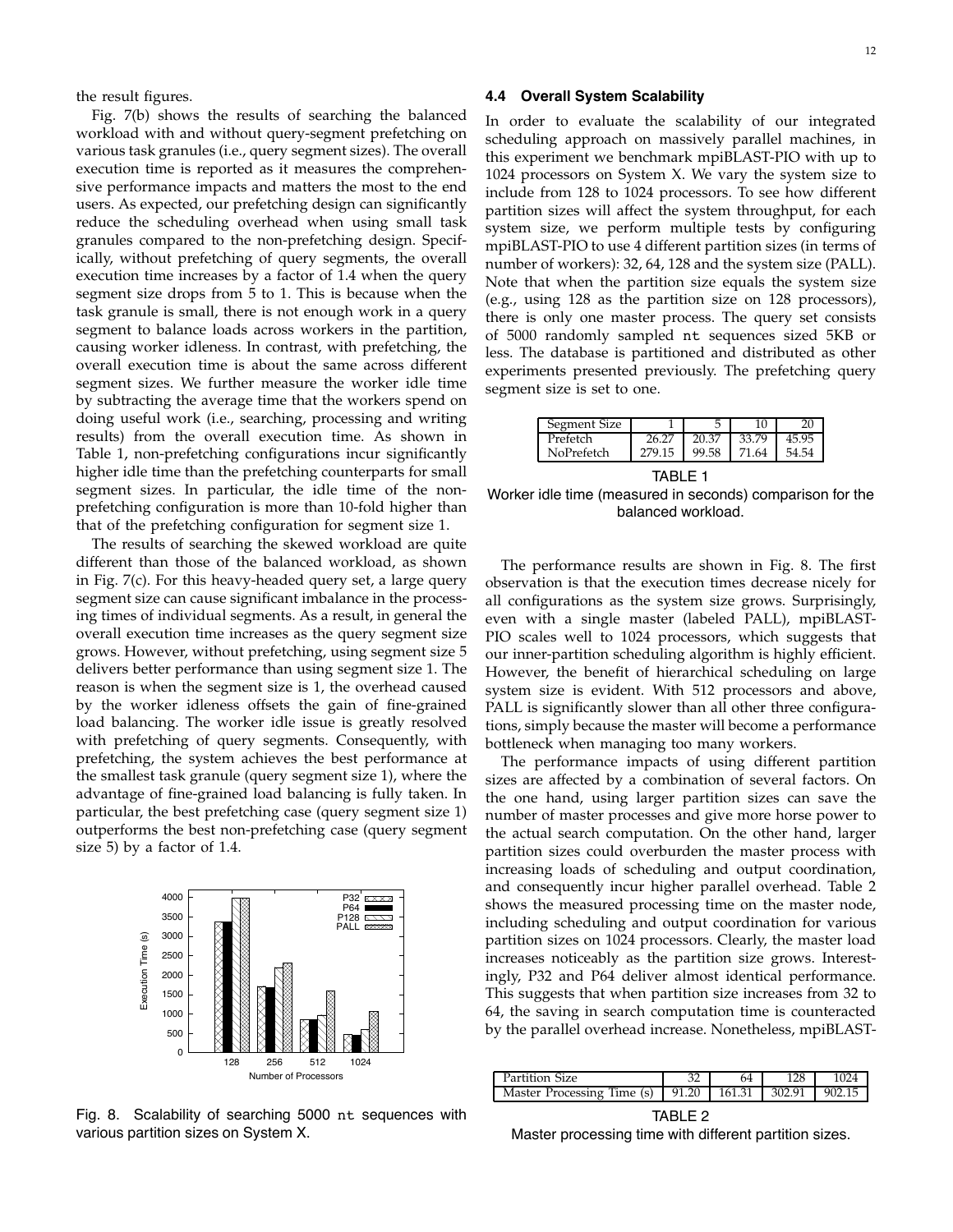

Fig. 7. Performance impacts of query segment prefetching.

PIO achieves almost linear speedup up to 1024 processors when the partition size is set to 64, with a parallel efficiency of 92% on 1024 processors as shown in Fig. 9.



Fig. 9. Speedup of searching 5000 nt sequences on System X with hierarchical scheduling (partition size 64).

# **5 CONCLUSION**

We consider large-scale genomic sequence-search as a class of parallel applications that possess highly irregular runtime behaviors in both computation and I/O. We identify that for this type of application, the incoordination between the I/O optimizations and the computation scheduling could result in serious performance degradations. Consequently, we propose an integrated scheduling approach that nicely coordinates dynamic computation load-balancing and high-performance non-contiguous I/O for maximizing the sequence search throughput. We implemented our optimizations on mpiBLAST and developed a research prototype named mpiBLAST-PIO. The experimental results on multiple platforms demonstrate that our integrated scheduling approach allows large-scale sequence search to efficiently scale on general parallel computers. In the future, we plan to generalize our study to other scientific applications with irregular computation and I/O patterns such as parallel HMMER [53] and large-scale protein family identification [54].

## **ACKNOWLEDGMENTS**

This work is in part supported by the following funding sources: 1) DOE ECPI Award (DE-FG02-05ER25685); 2)

NSF CAREER Award (CNS-0546301); 3) Dr. Xiaosong Ma's joint appointment between NC State University and Oak Ridge National Laboratory; 4) Scientific Data Management Center (https://sdm.lbl.gov/sdmcenter/) under the DOE's Scientific Discovery through Advanced Computing Program; 5) Los Alamos National Laboratory contract W-7405- ENG-36. We are grateful to Virginia Tech Advanced Research Computing, Ohio Supercomputing Center and High Performance Computing Center at North Carolina State University for granting us access to their supercomputing resources. This research also used resources of the National Energy Research Scientific Computing Center, which is supported by the Office of Science of the U.S. DOE under Contract No. DE-AC02-05CH11231. The authors thank Jeremy Archuleta and Tom Scogland for their constructive feedbacks on the manuscript.

## **REFERENCES**

- [1] D. Benson, I. Karsch-Mizrachi, D. Lipman, J. Ostell, and D. Wheeler, "GenBank," *Nucleic Acids Res*, vol. 36, January 2008.
- [2] J. Ostell, "Databases of Discovery," *ACM Queue*, vol. 3, no. 3, 2005.
- [3] *National Research Council, The New Science of Metagenomics: Revealing the Secrets of Our Microbial Planet*. National Academy of Sciences, 2007.
- [4] S. Schwartz, J. Kent, A. Smit, Z. Zhang, R. Baertsch, R. Hardison, D. Haussler, and W. Miller, "Human-Mouse Alignments with BLASTZ," *Genome Res.*, vol. 13, 2003.
- [5] M. Gardner, W. Feng, J. Archuleta, H. Lin, and X. Ma, "Parallel Genomic Sequence-Searching on an Ad-Hoc Grid: Experiences, Lessons Learned, and Implications," in *Proceedings of the ACM/IEEE SC2006 Conference on High Performance Networking and Computing*, 2006.
- [6] A. Ching, W. Feng, H. Lin, X. Ma, and A. Choudhary, "Exploring I/O Strategies for Parallel Sequence Database Search Tools with S3aSim," in *Proceedings of the International Symposium on High Performance Distributed Computing*, June 2006.
- [7] S. Altschul, W. Gish, W. Miller, E. Myers, and D. Lipman, "Basic Local Alignment Search Tool," *Journal of Molecular Biology*, vol. 215, no. 3, 1990.
- [8] S. Altschul, T. Madden, A. Schffer, J. Zhang, Z. Zhang, W. Miller, and D. Lipman, "Gapped BLAST and PSI-BLAST: A New Generation of Protein Database Search Programs," *Nucleic Acids Research*, vol. 25, no. 17, 1997.
- [9] M. Warren and J. Salmon, "A Parallel Hashed Oct-Tree Nbody Algorithm," in *Supercomputing '93: Proceedings of the 1993 ACM/IEEE Conference on Supercomputing*. New York, NY, USA: ACM, 1993.
- [10] J. Chen and V. Taylor, "Mesh Partitioning for Distributed Systems: Exploring Optimal Number of Partitions with Local and Remote Communication," in *PPSC*, 1999.